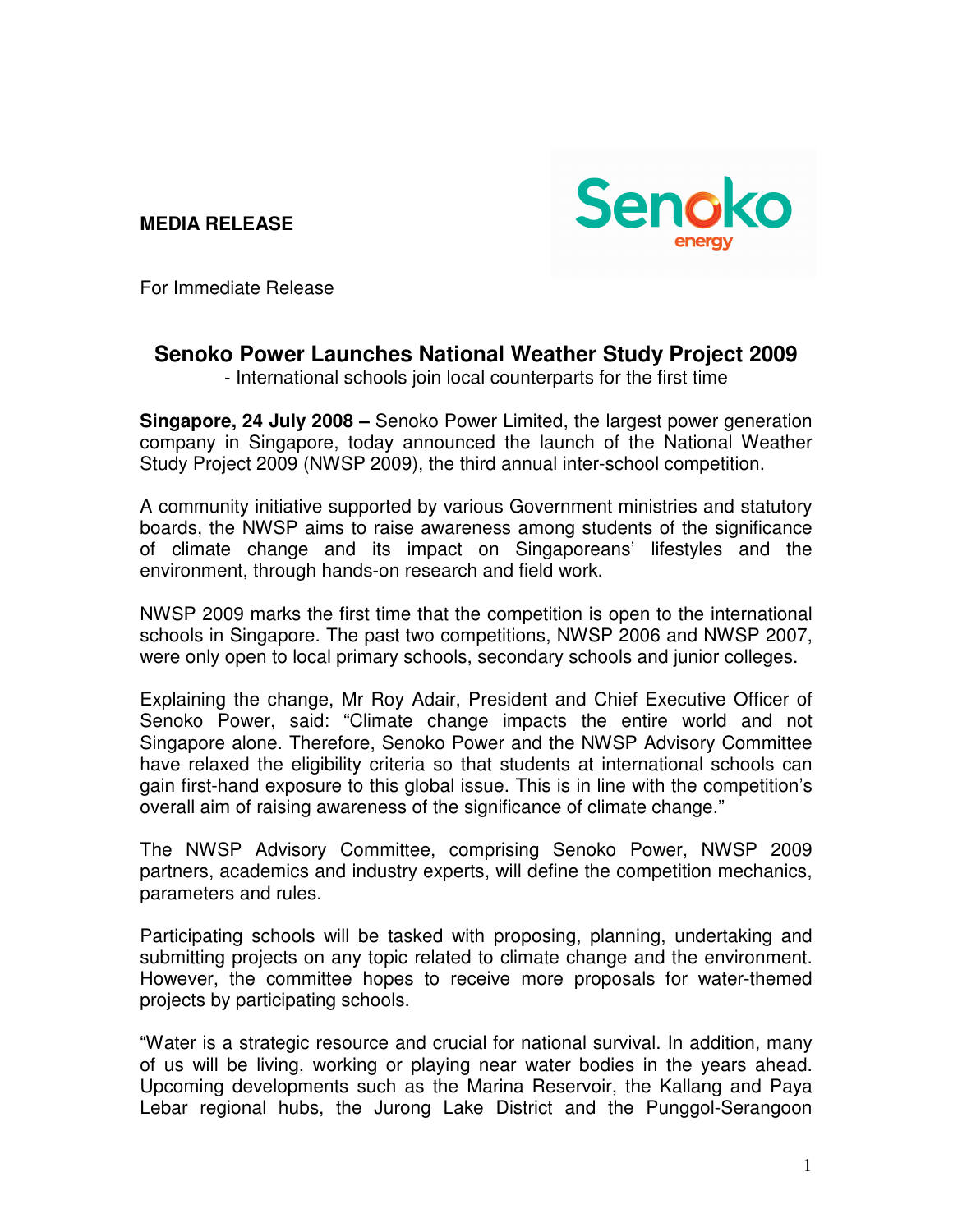Reservoir illustrate that many of Singapore's ambitious infrastructural projects are intricately linked to our water resources. In line with Singapore's broad redevelopment plans, the NWSP Advisory Committee hopes to see more project submissions on water-related issues for NWSP 2009," said Prof Leo Tan, chairman of the NWSP Advisory Committee.

Students will be encouraged to think broadly when executing their projects. Participants are not restricted to pursuing assignments based solely on their school's Geography curriculum, and are instead encouraged to undertake multidisciplinary studies comprising Biology, Chemistry, Physics, Mathematics, Geography, Economics and Social Studies.

To date, Senoko has allocated \$1.8 million for the NWSP series, mainly for equipping schools with mini weather stations for measuring and recording data such as:

- temperature
- humidity
- rainfall
- wind speed and direction
- solar intensity

"Senoko Power is a genuine triple bottomline company concerned not only with our financial performance, but also the impact of our operations on the environment and community. The NWSP was conceived to address our concerns towards the impact on both the environment and community. As a responsible corporate citizen, Senoko Power is pleased to organise NWSP 2009 in collaboration with our official partners, to raise awareness among students of the significance of climate change," said Mr Adair of Senoko Power.

Official NWSP 2009 partners include:

- Ministry of Education
- Ministry of the Environment and Water Resources
- National Environment Agency
- National Parks Board
- Infocomm Development Authority of Singapore
- Building and Construction Authority
- Nanyang Technological University
- Singapore Science Centre

Students will work on their projects from 1 January till 31 March 2009. The preliminary and final assessments are scheduled for April and May, after which the winners will be announced during an awards presentation ceremony in June.

Following the June ceremony, NWSP 2009 winners will be sent on a sponsored overseas trip where they will showcase their project work.